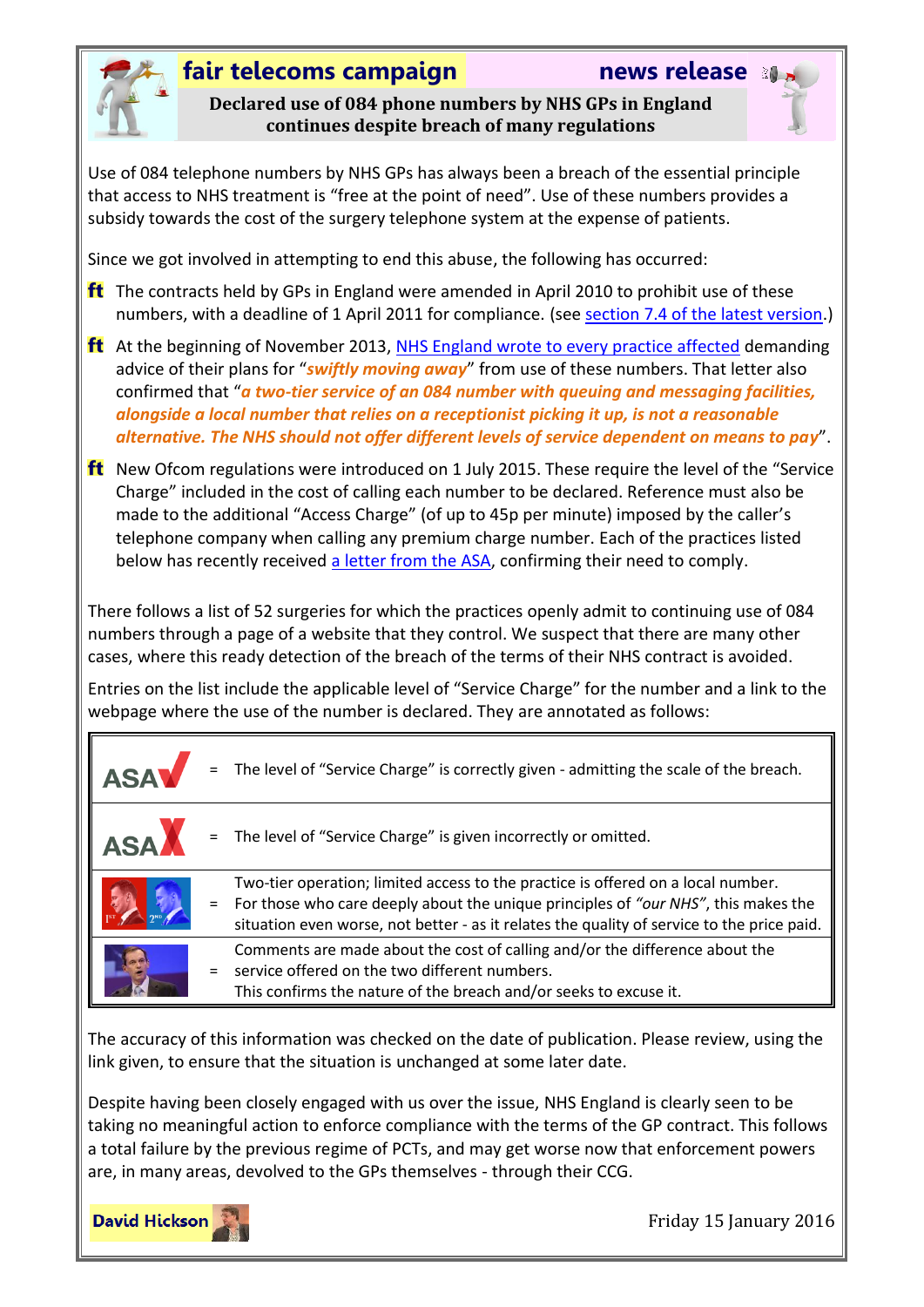

**List of NHS GPs in England continuing to declare their use of 084 phone numbers despite breaching many regulations**

| <b>NHS  CCG</b>                       | Practice                           | Surgery                                                                                        | Number           | ppm            | Link                                                   |
|---------------------------------------|------------------------------------|------------------------------------------------------------------------------------------------|------------------|----------------|--------------------------------------------------------|
| Heywood,<br>Middleton And<br>Rochdale | <b>Yorkshire Street Surgery</b>    | 190 Yorkshire Street, Rochdale OL16 2DN                                                        | 0844 477<br>8578 | 7              | http://<br>ASA F                                       |
| Wigan Borough                         | Dr D G BRODIE &<br>Partners        | 109 Ladies Lane, Hindley, Wigan, Lancs<br><b>WN2 2QG</b>                                       | 0844 477<br>1844 | 7              | http://<br><b>ASA</b>                                  |
| South<br>Manchester                   | Al-Shifa Medical Centre            | 6 Copson Street, Withington, Manchester<br>M20 3HE                                             | 0844 387<br>8505 | 6              | http://<br><b>ASA</b>                                  |
| Warrington                            | Dr R Jain                          | 12 Lindi Avenue, Grappenhall,<br>Warrington, Cheshire WA4 2SJ                                  | 0844 387<br>8680 | 6              | http://<br><b>ASA</b>                                  |
| Warrington                            | Dr R Jain                          | 5 Hatton Lane, Stretton, Warrington,<br>Cheshrie WA4 4NE                                       | 0844 387<br>8680 | 6              | $\frac{\text{http://}}{\text{http://}}$<br><b>ASAA</b> |
| Wirral                                | FFNDFR WAY HFALTH<br><b>CENTRE</b> | Fender Way, Prenton, Wirral, Merseyside<br>CH43 9QS                                            | 0844 387<br>8232 | 6              | $\frac{\text{http://}}{\text{http://}}$<br><b>ASA</b>  |
| <b>Bradford City</b>                  | The Lister Surgery                 | Westbourne Green Community Health<br>Care Centre, 50 Heaton Road, Bradford<br><b>BD8 8RA</b>   | 0844 477<br>2495 | $\overline{7}$ | http://<br>ASA FA                                      |
| Wakefield                             | King Street Health Centre          | King Street Equitable Access Centre,<br>Coronation House, 47 King Street,<br>Wakefield WF1 2SN | 0845 121<br>1023 | $\overline{2}$ | http://<br><b>ASA</b>                                  |

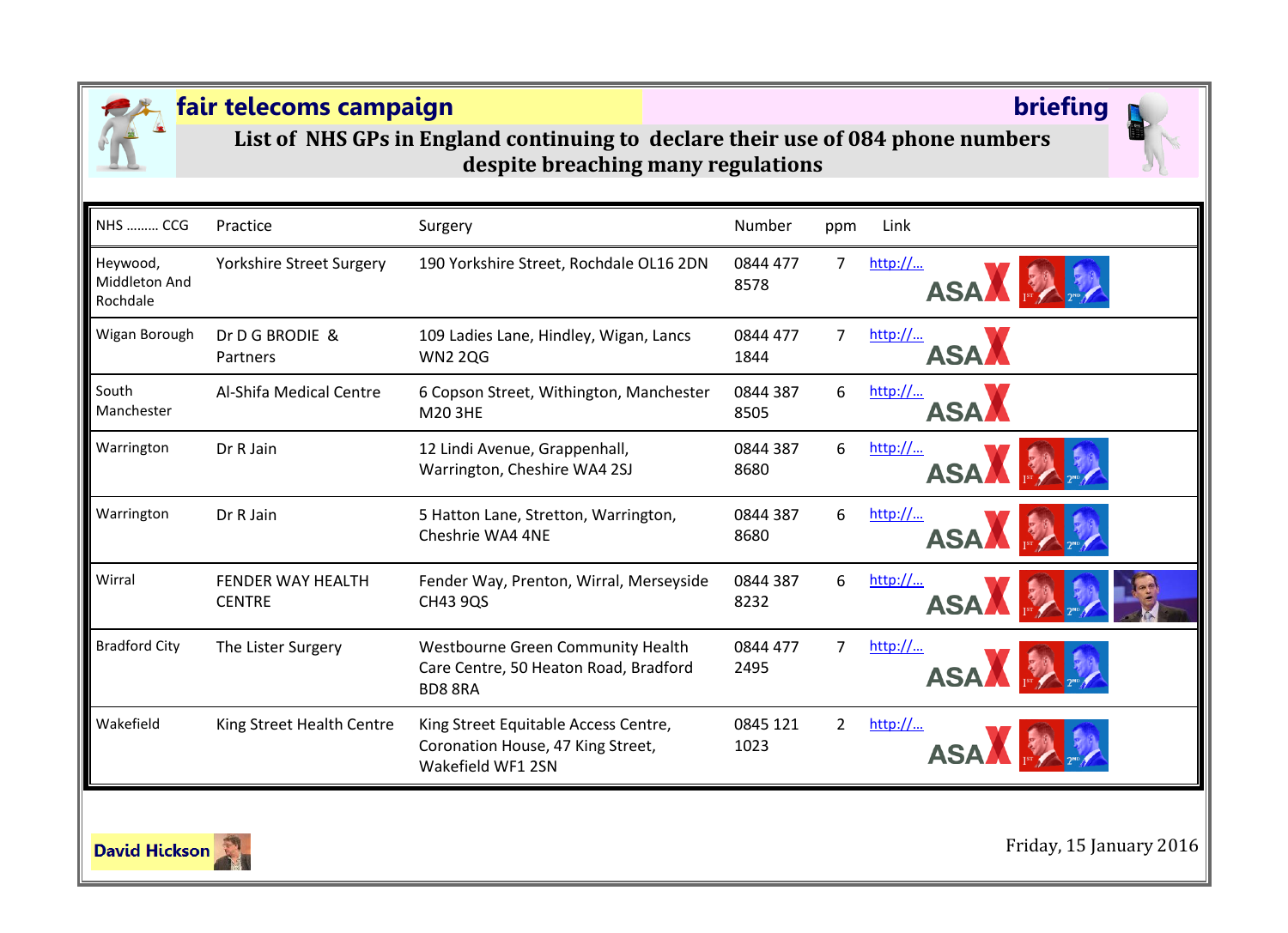

**List of NHS GPs in England continuing to declare their use of 084 phone numbers despite breaching many regulations**

| <b>NHS  CCG</b>            | Practice                               | Surgery                                                             | Number           | ppm            | Link                     |
|----------------------------|----------------------------------------|---------------------------------------------------------------------|------------------|----------------|--------------------------|
| Greater<br>Huddersfield    | <b>Lindley Group Practice</b>          | 62 Acre Street, Lindley, Huddersfield HD3<br>3DY                    | 0844 387<br>8342 | 6              | http://<br><b>ASAV</b>   |
| Greater<br>Huddersfield    | <b>Bradford Road Medical</b><br>Centre | 93 Bradford Road, Huddersfield, W<br>Yorkshire HD1 6DZ              | 0844 477<br>8602 | 7              | http://<br>ASA <b>MA</b> |
| Greater<br>Huddersfield    | <b>Brook Street Surgery</b>            | Brook Street, Thornton Lodge,<br>Huddersfield, Huddersfield HD1 3JW | 0844 477<br>8602 | 7              | http://<br><b>ASAA</b>   |
| Doncaster                  | The Burns Medical<br>Practice          | 4 Albion Place, Bennetthorpe, Doncaster<br><b>DN1 2EG</b>           | 0844 414<br>0726 | $\overline{7}$ | http://<br><b>ASAA</b>   |
| Doncaster                  | The Burns Medical<br>Practice          | Goodison Boulevard, Cantley, Doncaster<br>DN4 6NJ                   | 0844 414<br>0726 | $\overline{7}$ | http://<br><b>ASAA</b>   |
| Rotherham                  | <b>Clifton Medical Centre</b>          | Doncaster Gate, Rotherham, S Yorkshire<br><b>S65 1DA</b>            | 0844 477<br>3622 | 7              | http://<br><b>ASA</b>    |
| Sheffield                  | Clover Group - Highgate<br>Surgery     | Highgate, Tinsley, Sheffield S9 1WN                                 | 0845 122<br>2249 | $\overline{2}$ | http://<br>ASA,          |
| South West<br>Lincolnshire | Dr Parkin And Partners                 | The Surgery, 15 St Peters Hill, Grantham,<br>Lincs NG31 6QA         | 0844 477<br>3612 | 7              | http://                  |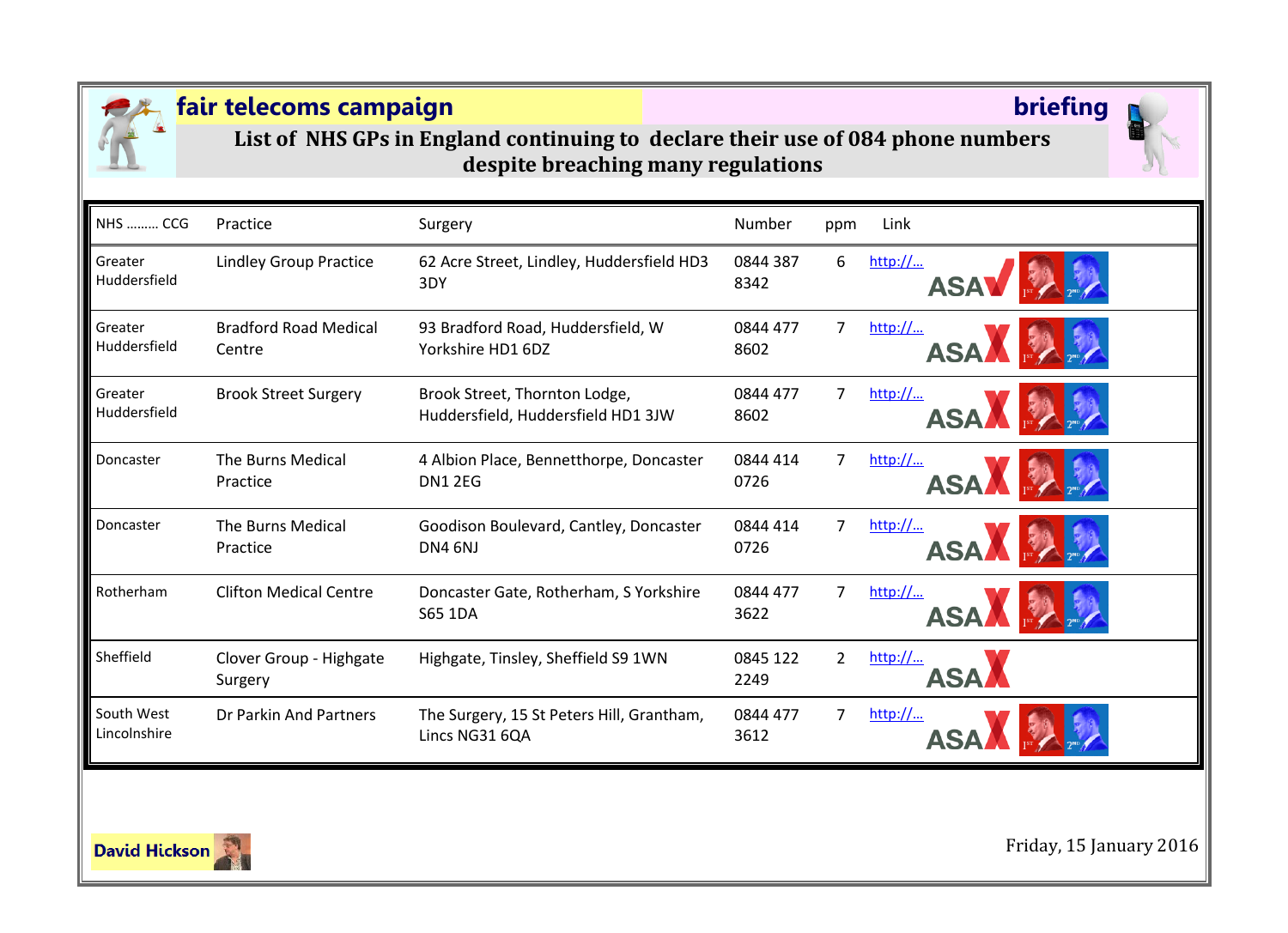

**List of NHS GPs in England continuing to declare their use of 084 phone numbers despite breaching many regulations**

| <b>NHS  CCG</b>                  | Practice                                      | Surgery                                                              | <b>Number</b>    | ppm            | Link                                                  |
|----------------------------------|-----------------------------------------------|----------------------------------------------------------------------|------------------|----------------|-------------------------------------------------------|
| West<br>Leicestershire           | <b>Pinfold Medical Practice</b>               | The Health Centre, Pinfold Gate,<br>Loughborough, Leics LE11 1DQ     | 0844 477<br>1881 | 7              | http://<br><b>ASAA</b>                                |
| Walsall                          | <b>EDNAM HOUSE</b>                            | Gomer Street, Willenhall, West Midlands<br><b>WV13 2DR</b>           | 0845 711<br>1110 | 5              | $\frac{\text{http://}}{\text{http://}}$<br><b>ASA</b> |
| Dudley                           | <b>Withymoor Surgery</b>                      | AW Surgeries, Squires Court, Brierley Hill,<br>West Midlands DY5 3RJ | 0844 387<br>8760 | 6              | http://<br><b>ASA</b>                                 |
| Dudley                           | Albion House Surgery                          | Albion Street, Brierley Hill, West Midlands<br>DY5 3EE               | 0844 387<br>8760 | 6              | http://<br>ASAN FAIL                                  |
| Cambridgeshire<br>& Peterborough | <b>Eaton Socon Health</b><br>Centre, St Neots | 274 Great North Road, Eaton Socon, St<br>Neots, Cambs PE19 8BB       | 0844 477<br>1802 | $\overline{7}$ | http://<br>ASAV                                       |
| Cambridgeshire<br>& Peterborough | The Red House Surgery                         | 96 Chesterton Road, Cambridge CB4 1ER                                | 0844 477<br>3124 | 7              | http://<br>ASA                                        |
| Cambridgeshire<br>& Peterborough | The Spinney Surgery St<br><b>lves</b>         | The Spinney, Ramsey Road, St Ives, Cambs<br><b>PE27 3TP</b>          | 0844 477<br>3603 | 7              | http://<br>ASA F                                      |
| Cambridgeshire<br>& Peterborough | <b>Cherry Hinton Medical</b><br>Centre        | 34 Fisher's Lane, Cherry Hinton,<br>Cambridge CB1 9HR                | 0844 815<br>1440 | 7              | http://<br><b>ASA</b>                                 |

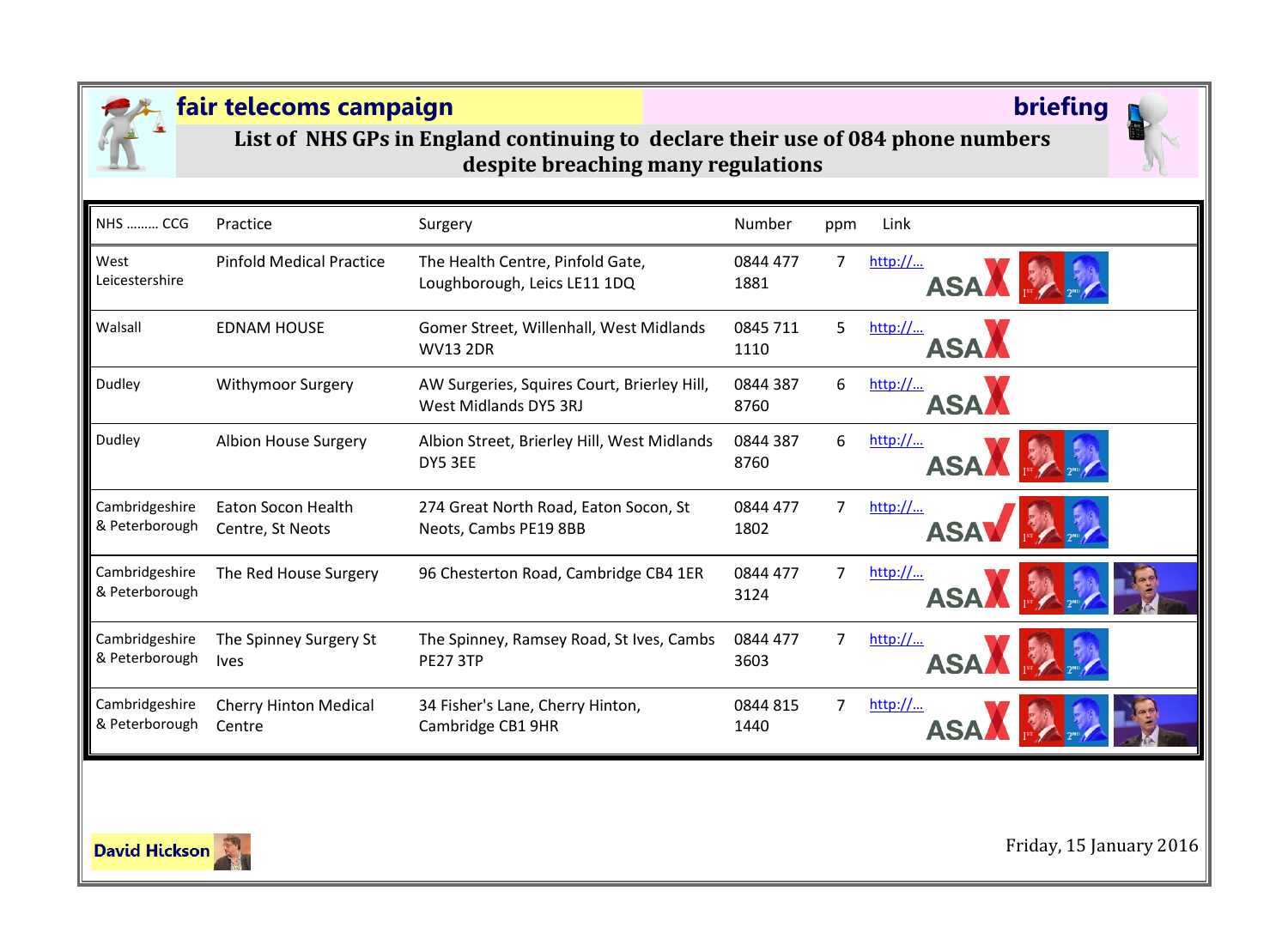

**List of NHS GPs in England continuing to declare their use of 084 phone numbers despite breaching many regulations**

| <b>NHS  CCG</b>                  | Practice                                   | Surgery                                                                                    | Number           | ppm            | Link                  |
|----------------------------------|--------------------------------------------|--------------------------------------------------------------------------------------------|------------------|----------------|-----------------------|
| Cambridgeshire<br>& Peterborough | <b>Brookfields Health Centre</b>           | Seymour Street, Cambridge CB1 3DQ                                                          | 0844 815<br>1440 | $\overline{7}$ | http://<br>ASA F      |
| East & North<br>Hertfordshire    | The Nevells Road Surgery                   | Nevells Road, Letchworth, Hertfordshire<br>SG6 4TS                                         | 0844 477<br>1796 | $\overline{7}$ | http://<br>ASA FA     |
| <b>Herts Valleys</b>             | <b>Everest House Surgery</b>               | Everest Way, Hemel Hempstead,<br>Hertfordshire HP2 4HY                                     | 0844 477<br>8615 | 7              | http://<br><b>ASA</b> |
| <b>Herts Valleys</b>             | NICHOLSON CA                               | Borehamwood Shopping Park,<br>Borehamwood, Hertfordshire WD6 4PR                           | 0844 477<br>8942 | 7              | http://<br><b>ASA</b> |
| Mid Essex                        | <b>Humber Road Surgery</b>                 | 27 Humber Road, Chelmsford, Essex CM1<br>7PE                                               | 0844 387<br>8773 | 6              | http://<br><b>ASA</b> |
| Mid Essex                        | <b>Sunrise Avenue Surgery</b>              | 143 Sunrise Avenue, Chelmsford, Essex<br>CM1 4JW                                           | 0844 387<br>8777 | 6              | http://<br><b>ASA</b> |
| <b>West Essex</b>                | Dr D M Lowry & Partners                    | 301 High Street, Epping, Essex CM16 4DA                                                    | 0844 576<br>9797 | 7              | http://<br><b>ASA</b> |
| Havering                         | Drs. Hamilton-<br>Smith, Oladimeji & Imran | Chadwell Heath Health Centre, Ashton<br>Gardens, Chadwell Heath, Romford, Essex<br>RM6 6RT | 0844 387<br>8044 | 6              | http://               |

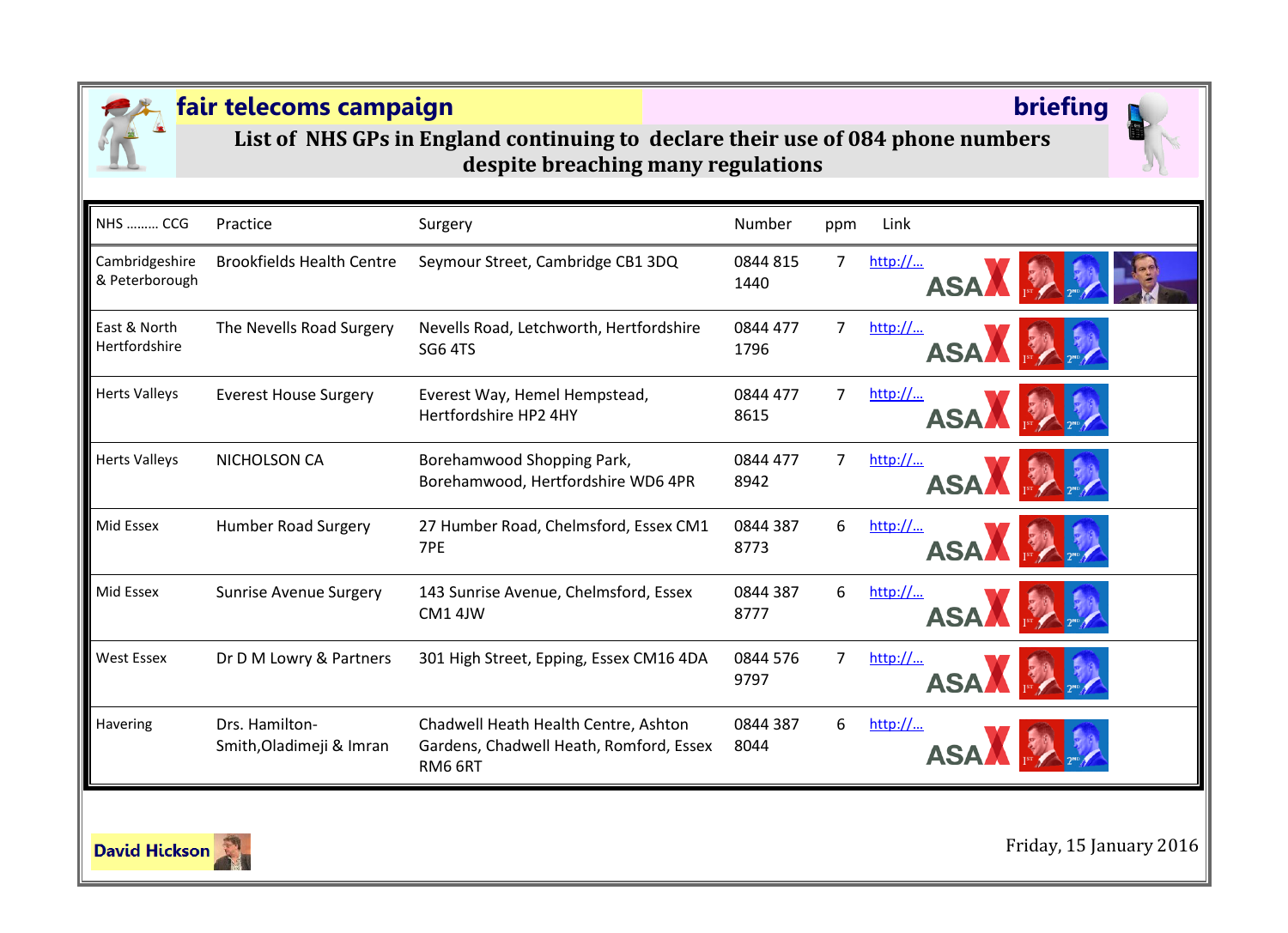

**List of NHS GPs in England continuing to declare their use of 084 phone numbers despite breaching many regulations**

| <b>NHS  CCG</b>                | Practice                                 | Surgery                                                                   | Number           | ppm | Link                                                  |
|--------------------------------|------------------------------------------|---------------------------------------------------------------------------|------------------|-----|-------------------------------------------------------|
| Havering                       | Dr. Poolo's Surgery                      | Rush Green Medical Centre, 261<br>Dagenham Road, Romford RM7 OXR          | 0844 477<br>3288 | 7   | http://<br><b>ASAA</b>                                |
| <b>Barking And</b><br>Dagenham | Dr A Arif & Dr UA Afser                  | 620 Longbridge Road, Dagenham, Essex<br>RM8 2AJ                           | 0844 477<br>8563 | 7   | http://<br><b>ASA</b>                                 |
| Barnet                         | <b>Torrington Park Group</b><br>Practice | The Health Centre, 16 Torrington Park,<br>North Finchley, LONDON N12 9SS  | 0844 477<br>8602 | 7   | http://<br><b>ASA</b>                                 |
| Barnet                         | Dr HASAN & partner                       | 42 Station Road, London NW4 3SU                                           | 0844 477<br>8570 | 7   | $\frac{\text{http://}}{\text{http://}}$<br><b>ASA</b> |
| Lambeth                        | Dr Masterton & Partners<br>Surgery       | 2 Prentis Road, Streatham, London SW16<br>1XU                             | 0844 477<br>3313 | 7   | http://<br><b>ASAA</b>                                |
| West London<br>(K&C & Qpp)     | <b>Kings Road Medical</b><br>Centre      | 529 Kings Road, London SW10 OUD                                           | 0844 815<br>1870 | 7   | http://<br><b>ASA</b>                                 |
| Canterbury And<br>Coastal      | Dr Sigurdsson R G &<br>Partners          | The Park Surgery, 116 Kings Road, Herne<br>Bay, Kent CT6 5RE              | 0844 387<br>9933 | 6   | http://<br><b>ASA</b>                                 |
| Canterbury And<br>Coastal      | Dr Sigurdsson R G &<br>Partners          | Herne And Broomfield Surgery,<br>Broomfield Road, Herne Bay, Kent CT6 7LY | 0844 387<br>9933 | 6   | http://                                               |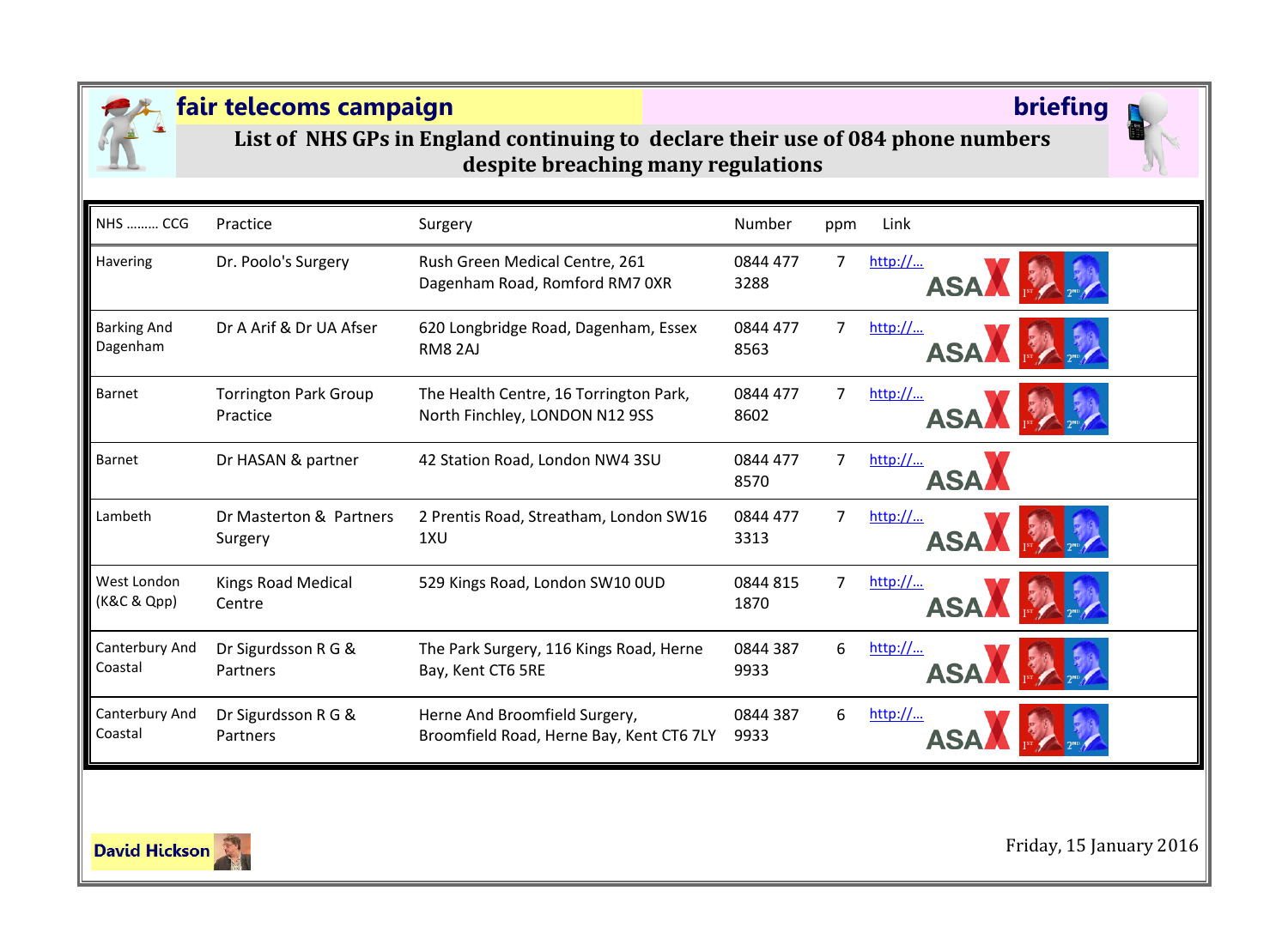

**List of NHS GPs in England continuing to declare their use of 084 phone numbers despite breaching many regulations**

| <b>NHS  CCG</b>     | Practice                            | Surgery                                                         | Number           | ppm            | Link                                           |
|---------------------|-------------------------------------|-----------------------------------------------------------------|------------------|----------------|------------------------------------------------|
| Ashford             | <b>Wye Surgery</b>                  | Oxenturn Road, Wye, Ashford, Kent TN25<br>5AY                   | 0844 387<br>8419 | 6              | http://<br>$\frac{1}{\sqrt{2}}$<br><b>ASAA</b> |
| Croydon             | <b>Headley Drive Surgery</b>        | 117a Headley Drive, New Addington,<br>Croydon, Surrey CRO OQL   | 0844 815<br>1201 | 7              | http://<br>ASA<br><b>READER</b>                |
| <b>Surrey Downs</b> | <b>Nork Clinic &amp; Partners</b>   | 63 Nork Way, Banstead, Surrey SM7 1HL                           | 0844 576<br>9008 | 7              | http://<br><b>ASA</b>                          |
| Aylesbury Vale      | The Mandeville Practice             | Hannon Road, Aylesbury,<br>Buckinghamshire HP21 8TR             | 0844 387<br>8383 | 6              | http://<br><b>ASA</b>                          |
| Chiltern            | <b>Chiltern House</b><br>Med.Centre | 45-47 Temple End, High Wycombe, Bucks<br><b>HP13 5DN</b>        | 0844 477<br>1848 | $\overline{7}$ | http://<br>ASAA                                |
| Oxfordshire         | <b>Woodlands Surgery</b>            | 4 Burchester Place, Grimsbury, Banbury,<br>Oxfordshire OX16 3WT | 0844 477<br>3628 | $\overline{7}$ | http://<br><b>ASA</b>                          |
| South Reading       | Drs Essa & Harrold                  | The Surgery, 72 London Street, Reading,<br>Berkshire RG1 4SJ    | 0844 477<br>3950 | 7              | http://<br><b>ASA</b>                          |
| Southampton         | <b>Victor Street Surgery</b>        | Victor Street, Shirley Southampton,<br>Hampshire SO15 5SY       | 0844 477<br>8669 | 7              | http://                                        |